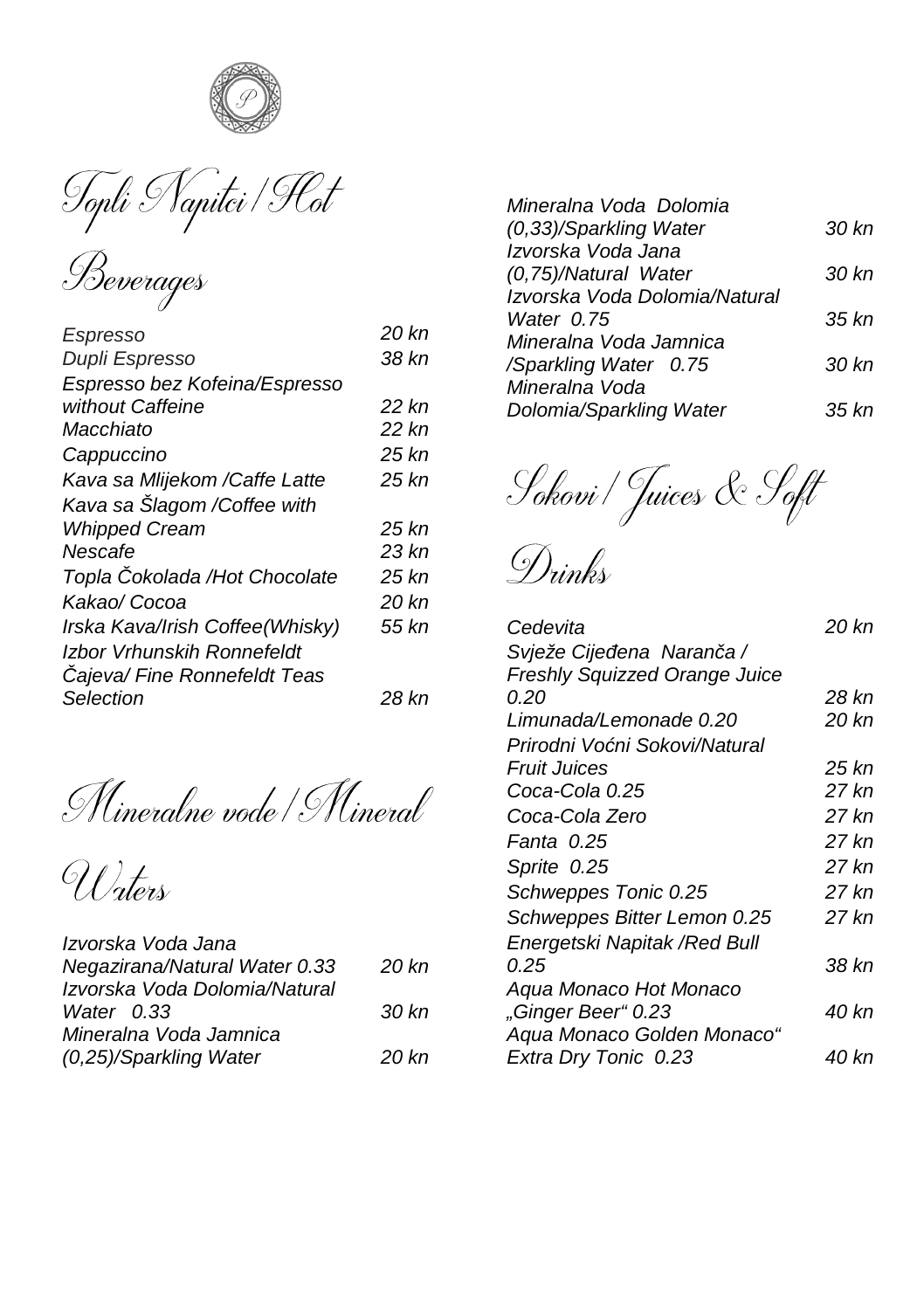Pivo / Beer

| Ožujsko 0.33              | 28 kn |
|---------------------------|-------|
| Karlovačko 0.33           | 28 kn |
| San Servolo Svijetlo 0.50 | 48 kn |
| San Servolo Red 0.50      | 48 kn |
| San Servolo Dark 0.50     | 48 kn |
| Heineken 0.33             | 34 kn |
|                           |       |

Aperitivi / Aperitifs

| Pelinkovac Antique 0.04         | 32 kn |
|---------------------------------|-------|
| Carpano Antica Formula 0.04     | 35 kn |
| Italicus, Rosolio di Bergamotto |       |
| 0.04                            | 40 kn |
| Di Saronno Amaretto Originale   |       |
| 0.04                            | 40 kn |
| Aperol 0.04                     | 28 kn |
| Campari 0.04                    | 28 kn |
| Martini Bianco 0.07             | 32 kn |
| Martini Rosso, 0.07             | 32 kn |
| Martini Extra Dry 0.07          | 32 kn |
| Pastis Henri Bardouin-Grand     |       |
| Cru 0.04                        | 32 kn |

Likeri/Liqueurs

| 32 kn |
|-------|
| 32 kn |
| 35 kn |
| 33 kn |
| 33 kn |
|       |

| Maraschino Luxardo 0.04     | 37 kn |
|-----------------------------|-------|
| Sambuca 0.04                | 37 kn |
| Baileys 0.04                | 37 kn |
| Underberg 0.02              | 37 kn |
| Ramos Pinto Porto Tawny 0.1 | 40 kn |
| Ramos Pinto Porto White 0.1 | 40 kn |



| Selekcija Hrvatska Kuca Šokac | 38 kn |
|-------------------------------|-------|
| Borovnica/Blueberry 0.04      | 33 kn |
| Biska/Mistletoe 0.04          | 33 kn |
| Travarica/Herbs 0.04          | 33 kn |
| Teranino 0.04                 | 37 kn |

Gin

| Hayman's London Dry Gin 0.04        | 33 kn |
|-------------------------------------|-------|
| Bombay Sapphire Gin 0.04            | 35 kn |
| <b>Aviation American Gin Oregon</b> |       |
| 0.04                                | 43 kn |
| Hendrick's Gin 0.04                 | 43 kn |
| Monkey 47, Schwarzwarld Dry         |       |
| Gin 0.04                            | 73 kn |
| Ola Pilots Gin 0.04                 | 73 kn |

Vodka

| Absolut 0.04              | 33 kn |
|---------------------------|-------|
| Titos, American Hand Made |       |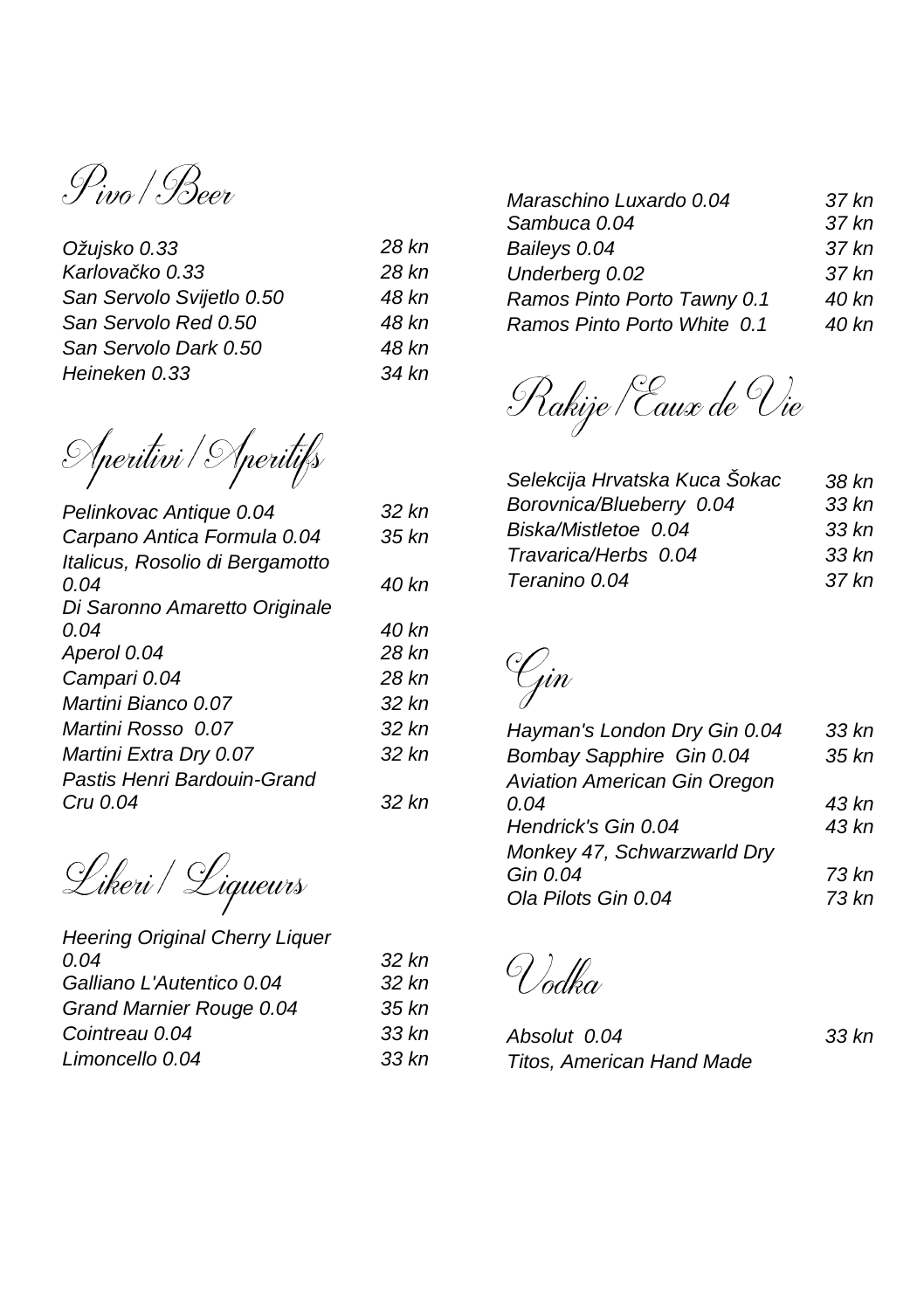| Vodka 0.04      | 43 kn |
|-----------------|-------|
| Belvedere 0.04  | 43 kn |
| Grey Goose 0.04 | 52 kn |

'Cognac, Armagnac &

Brandy

| Curvoisier V.S.O.P. 0.04    | 58 kn  |
|-----------------------------|--------|
| Martell V.S.O.P. 0.04       | 58 kn  |
| Remy Martin V.S.O.P. 0.04   | 58 kn  |
| Hennessy X.O.0.04           | 148 kn |
| Delamain X.O. Pale & Dry    |        |
| $X_{.}O_{.}O_{.}O4$         | 67 kn  |
| Christian Drouin, Calvados  |        |
| $X_{.}O_{.}O_{.}O4$         | 58 kn  |
| Castrarede, Bas Armagnac 20 |        |
| Ans d Age 0.04              | 63 kn  |
| Brandy Torres 20 Anos,      |        |
| Miguel Torres Spain 0.04    | 43 kn  |

Rum

| Cuba                        |       |
|-----------------------------|-------|
| Havana Club 7 Y.O. 0.04     | 43 kn |
| Guiana                      |       |
| El Dorado 12 Y.O.0.04       | 58 kn |
| <b>Martinique</b>           |       |
| Aged Rum X.O. J.M. Agricole |       |
| A.O.C. O.04                 | 58 kn |
| Aged Rum Vintage J.M.       |       |
| Agricole A.O.C. 0.04        | 88 kn |

## *Guatemala*

| Ron Zacapa 23 Y.O.               |          |
|----------------------------------|----------|
| Centenario 0.04                  | 88 kn    |
| Ron Zacapa XO 0.04               | $125$ kn |
| Nicaraqua                        |          |
| Flor de Cana 12 Y.O.             |          |
| <i>Centenario 0.04</i>           | 43 kn    |
| Flor de Cana 18 Y.O.             |          |
| Centenario 0.04                  | 55 kn    |
| <b>Domincan Republic</b>         |          |
| <i>Matusalem Clasico 10 Anos</i> |          |
| 0.04                             | 40 kn    |
| Matusalem Grand Reserva 15       |          |
| Anos 0.04                        | 48 kn    |
| Venezuela                        |          |
| Rhum Diplomatico 0.04            | 88 kn    |

Mezcal

*Mezcal, San Cosme Oaxaca Mexico 100% Agave 0.04 45 kn*

Tequila

*Tequila, Corralejo Blanco,Tequila 100% Agave 0.04 40 kn*

Uhiskey's

Škotski Single Malt

*Islay Kilchoman Sanaig 0.04 62 kn*